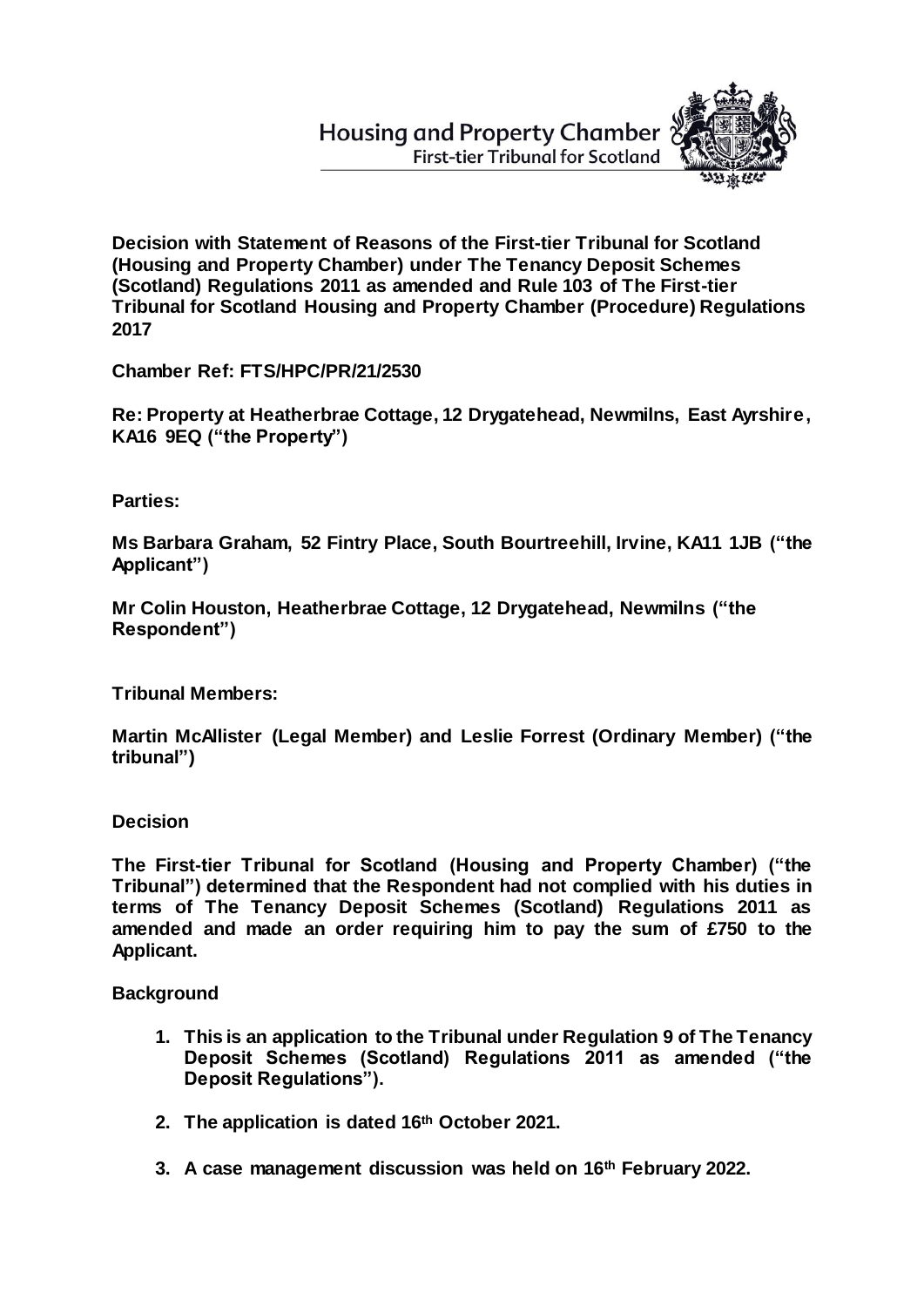- **4. A Hearing was held on 3rd May 2022. The Applicant participated by video conference and the Respondent by audio conference.**
- **5. Both parties had submitted documents to the Tribunal prior to the Hearing.**

### **Matters Agreed**

- **6. The Respondent was a tenant in the Property from 1st August 2021 until 20th November 2021.**
- **7. Monthly rent payable in respect of the tenancy was £550.**
- **8. The Respondent sent a tenancy agreement to the Applicant which she did not sign.**
- **9. On or around 30th July 2021, the Respondent paid the sum of £1100 to the Applicant.**

**Issues Identified at the Case Management Discussion**

- **10. The Applicant's position was that she paid one month's rent at the commencement of the lease together with the deposit of £550.**
- **11. The Respondent's position was that the verbal agreement he had with the Applicant was that he would receive payment of two months' rent at the commencement of the tenancy and that he thought that this was what had been paid to him.**
- **12. The Respondent had lodged confirmation from my deposits Scotland that he had registered with them on 23rd July 2021 and, in his written representations, he suggested that this was vouching to confirm that he intended to lodge the tenancy deposit with the scheme whenever he received it.**

# **The Hearing**

- **13. The Applicant said that she had paid the sum of £550 at the commencement of the tenancy in respect of rent and that she had paid the deposit of £550 at the same time.**
- **14. In support of her position, the Applicant referred the tribunal to a letter which the Respondent had provided to her and which is dated 31st**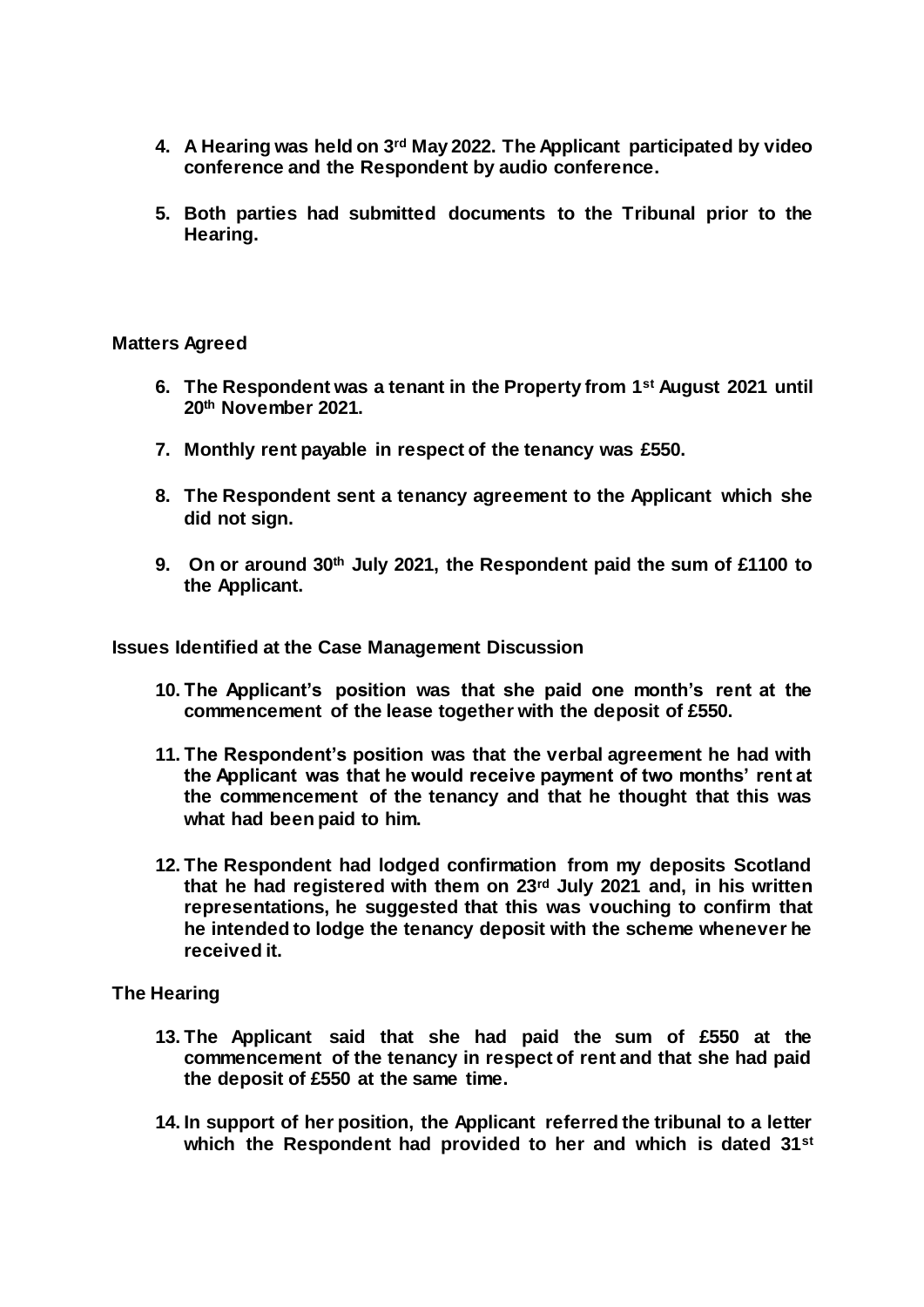**August 2021. She said that she required the letter for Universal Credit purposes. The letter stated:**

*"To Whom it May Concern*

*This letter is to serve as verification that Barbara Graham is currently residing at 12 Drygatehead, Newmilns, KA16 9EQ and moved into this property on 1st August 2021. The Rental Agreement is for £550 per month.*

*To date, Barbara paid £550 deposit and the first month's rent of £550 on 1st August 2021."*

**15. The Applicant referred to Whatsapp messages between the Respondent and her:**

*"30th July 2021- Barbara Graham: Good morning Colin. I've paid £550 straight into your account as a deposit and set up a standing order for the same amount…. 31st July 2021- Colin Houston: Hi there Barbara. The money went* 

*straight in no problems….."*

- *16.* **The Applicant referred to the redacted bank statement which she had lodged and which showed a payment of £550 on 2nd August 2021 and a payment of £550 with the legend** *"Bill Payment to Colin Houston Reference Deposit."*
- **17. The Applicant said that, after the first payment of rent which she made in August 2021, the second payment was made in the beginning of September 2021. She said that, on departure from the Property, the rent was up to date and that the deposit of £550 has not been repaid to her.**
- **18. Ms Graham said that, prior to the tenancy commencing, she had not been in discussion with the Respondent about two month's rent being paid in advance. She said that, if this had been the agreement, she would have been able to comply with such an arrangement.**
- **19. The Respondent agreed that he had signed the letter confirming the details of the tenancy and that he had received a payment of rent at the beginning of September 2021 which, if two month's rent had been paid in advance, would not have been due. The Respondent accepted that, in the Whatsapp messages, there had been reference to a deposit having been paid to him at the commencement of the tenancy.**
- **20. The Respondent maintained that he understood that the original agreement was that he would receive payment of two month's rental in advance. In written submissions, the Respondent had referred to the tenancy agreement which he had provided to the Applicant and which she had not signed. He submitted that the reference in the lease to one**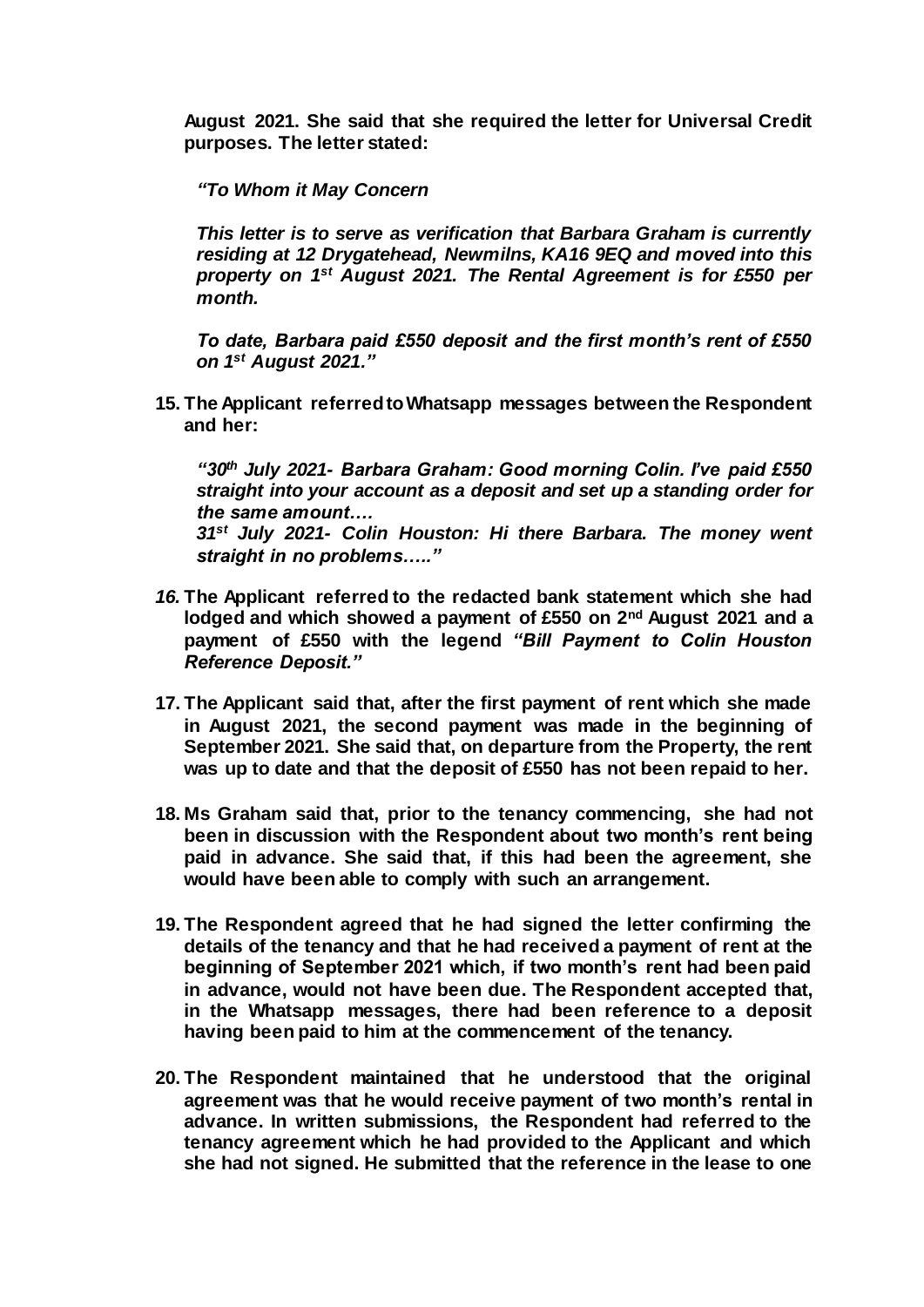**month's rent being paid in advance was wrong and that he had neglected to change it to reflect his understanding that he would receive payment of two month's rent in advance. He accepted that, after the tenancy commenced, he realised that the arrangement he had entered into reflectedthat one month's rent was paid in advance and that he had received payment of the deposit of £550.**

- **21. The Respondent said that it had never been his intention not to lodge the deposit with an approved tenancy deposit scheme and, in support of this, said that he had registered with my deposits Scotland. He referred the tribunal to an email from the tenancy deposit scheme dated 22nd July 2021 which confirmed that he had registered.**
- **22. The Applicant said that the deposit which she paid to the Respondent had not been returned to her. The Respondent agreed that this was the case and that he could pay it anytime but did not want to do it until the current Tribunal proceedings had been concluded.**
- **23. The tribunal decided that a short adjournment would be appropriate to allow payment to be made and, on re-convening, the Applicant confirmed that the sum of £550 had been paid into her bank account.**

## **24. The Law**

# **The Tenancy Deposit Schemes (Scotland) Regulations 2011**

*3. (1) A landlord who has received a tenancy deposit in connection with a relevant tenancy must, within 30 working days of the beginning of the tenancy—*

*(a)pay the deposit to the scheme administrator of an approved scheme; and*

*(b)provide the tenant with the information required under regulation 42.*

*(2) The landlord must ensure that any tenancy deposit paid in connection with a relevant tenancy is held by an approved scheme from the date it is first paid to a tenancy deposit scheme under paragraph (1)(a) until it is repaid in accordance with these Regulations following the end of the tenancy.* 

*(3) A "relevant tenancy" for the purposes of paragraphs (1) and (2) means any tenancy or occupancy arrangement—*

*(a)in respect of which the landlord is a relevant person; and*

*(b)by virtue of which a house is occupied by an unconnected person,*

*unless the use of the house is of a type described in section 83(6) (application for registration) of the 2004 Act.*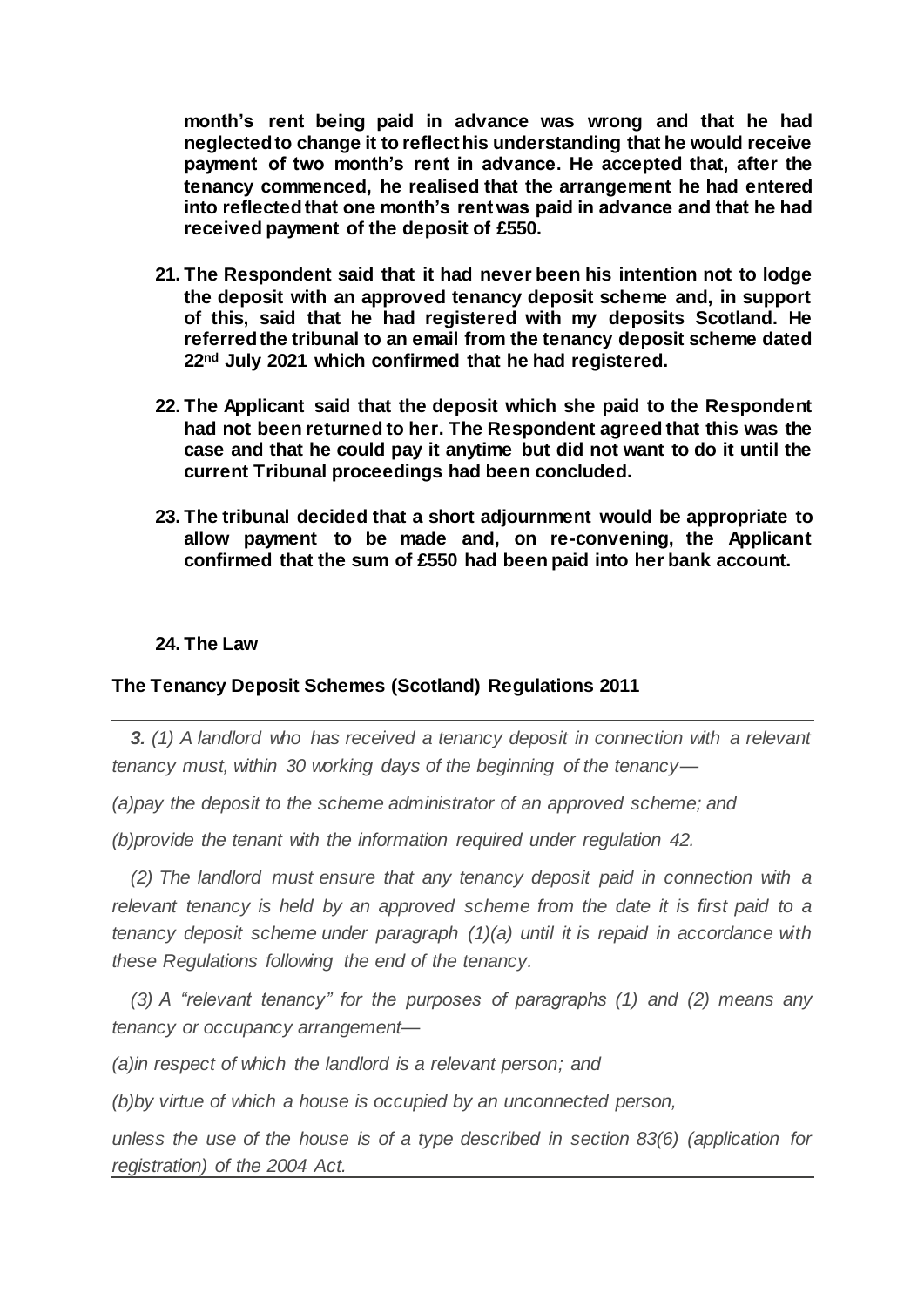*9. (1) A tenant who has paid a tenancy deposit may apply to the sheriff for an order under regulation 10 where the landlord did not comply with any duty in regulation 3 in respect of that tenancy deposit.* 

*(2) An application under paragraph (1) must be made by summary application and must be made no later than 3 months after the tenancy has ended.* 

*10. If satisfied that the landlord did not comply with any duty in regulation 3 the sheriff—*

*(a)must order the landlord to pay the tenant an amount not exceeding three times the amount of the tenancy deposit; and*

*(b)may, as the sheriff considers appropriate in the circumstances of the application, order the landlord to—*

*(i)pay the tenancy deposit to an approved scheme; or*

*(ii)provide the tenant with the information required under regulation 42.*

## **Submissions**

- **25. The Applicant said that she had lodged everything she thinks appropriate to be considered by the tribunal and that she was content for it to make an award it considers appropriate.**
- **26. The Respondent accepted that he should have lodged the deposit in a tenancy deposit scheme and he asked the tribunal to accept that, because he had registered with a scheme, it had been his intention to do deal with the deposit in an appropriate manner.**
- **27. In his written submissions, the Respondent referred to personal issues which he had around the time of the commencement of the tenancy and thereafter. He said that he had not been focused. He said that he had not dealt properly with the lease and alluded that he had not realised for some time that he had to register as a landlord. He said that he allowed things to "get on top of him."**
- **28. The Respondent said that he had purchased the Property as a family home but that his wife decided she did not want to move and that is why he had put it on the rental market. He said that this is the only property he has ever let and that he now resides in the Property.**

**29. Findings in Fact**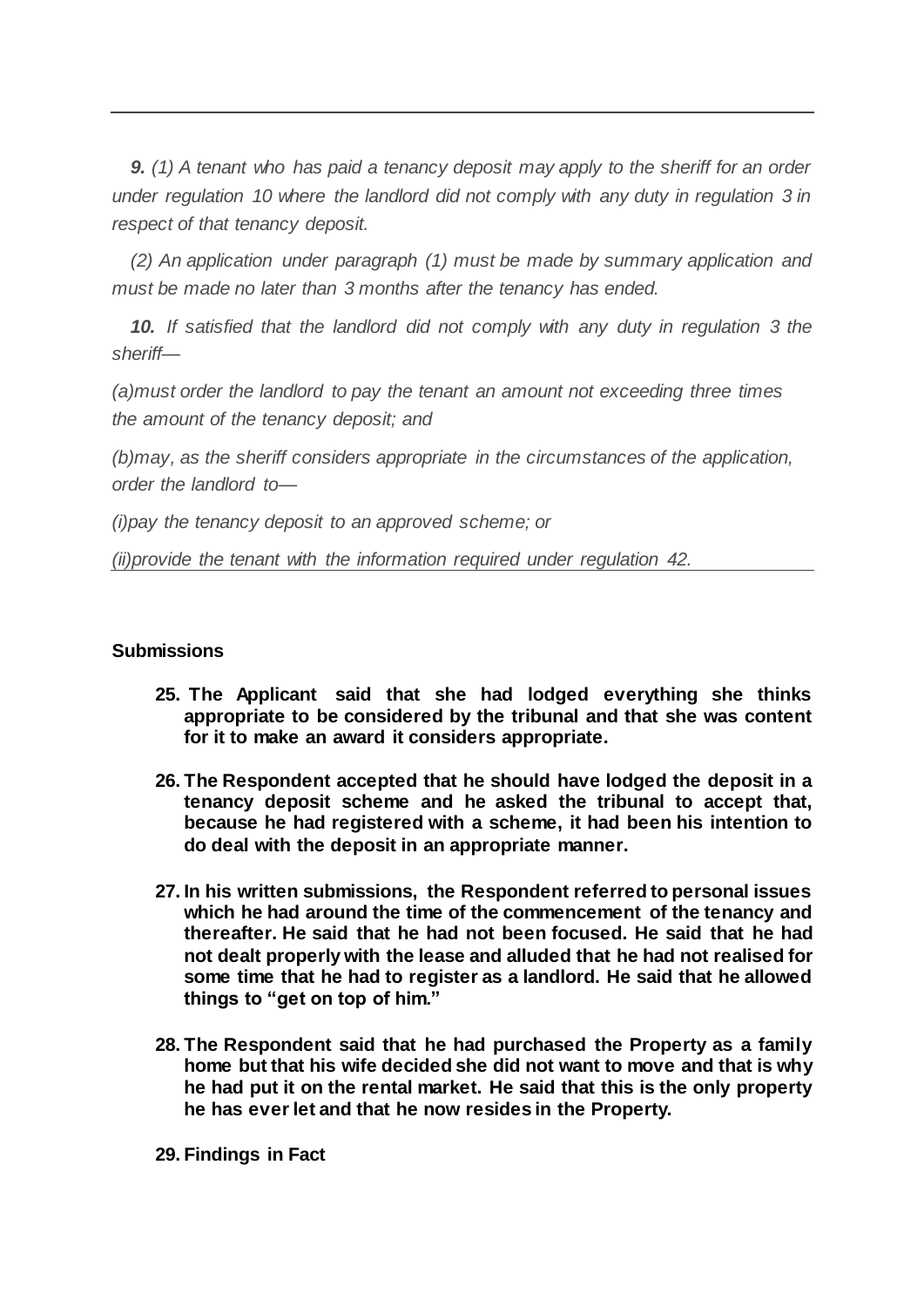- **a. The Applicants and the First Respondent were parties to a Private Residential Tenancy Agreement for the Property.**
- **b. The tenancy commenced on 1st August 2021 and came to an end on 20th November 2021.**
- **c. The Applicant paid a tenancy deposit of £550 to the Respondent on 31st July 2021.**
- **d. The tenancy deposit has not been lodged with an approved tenancy deposit scheme.**
- **e. The tenancy deposit was repaid to the Applicant on 3rd May 2022.**

**Finding in Fact and Law**

**The tenancy deposit required to be paid to an approved tenancy deposit scheme by 7th September 2021 which was thirty working days from commencement of the tenancy.**

#### **Reasons**

- **30. Some matters were not in dispute: a private residential tenancy for the Property commenced on 1st August 2021 and the tenancy terminated on 20th November 2021.**
- **31. The Applicant's evidence was clear: that she had paid a deposit of £550 at the commencement of the tenancy. The tribunal found her to be credible.**
- **32. The Respondent accepted that he had signed the letter dated 31st August 2021 which stated that a deposit of £550 had been paid by the Applicant. This letter, when considered in conjunction with the extract from the Applicant's bank statement and the Whatsapp messages of 30th and 31st July 2021 were completely supportive of the Applicant's position that she had paid a deposit of £550.**
- **33. The Respondent acknowledged that, whatever verbal arrangement he may have thought that he had, by the beginning of September 2021, he should have accepted that the position was not as he had understood and that he should have dealt appropriately with the deposit which he was holding. It was also significant to the tribunal that the tenancy agreement which the Respondent had lodged was drafted in terms which reflected that a deposit of £550 was to be paid at the outset of the tenancy and that one month's rent was to be paid in advance.**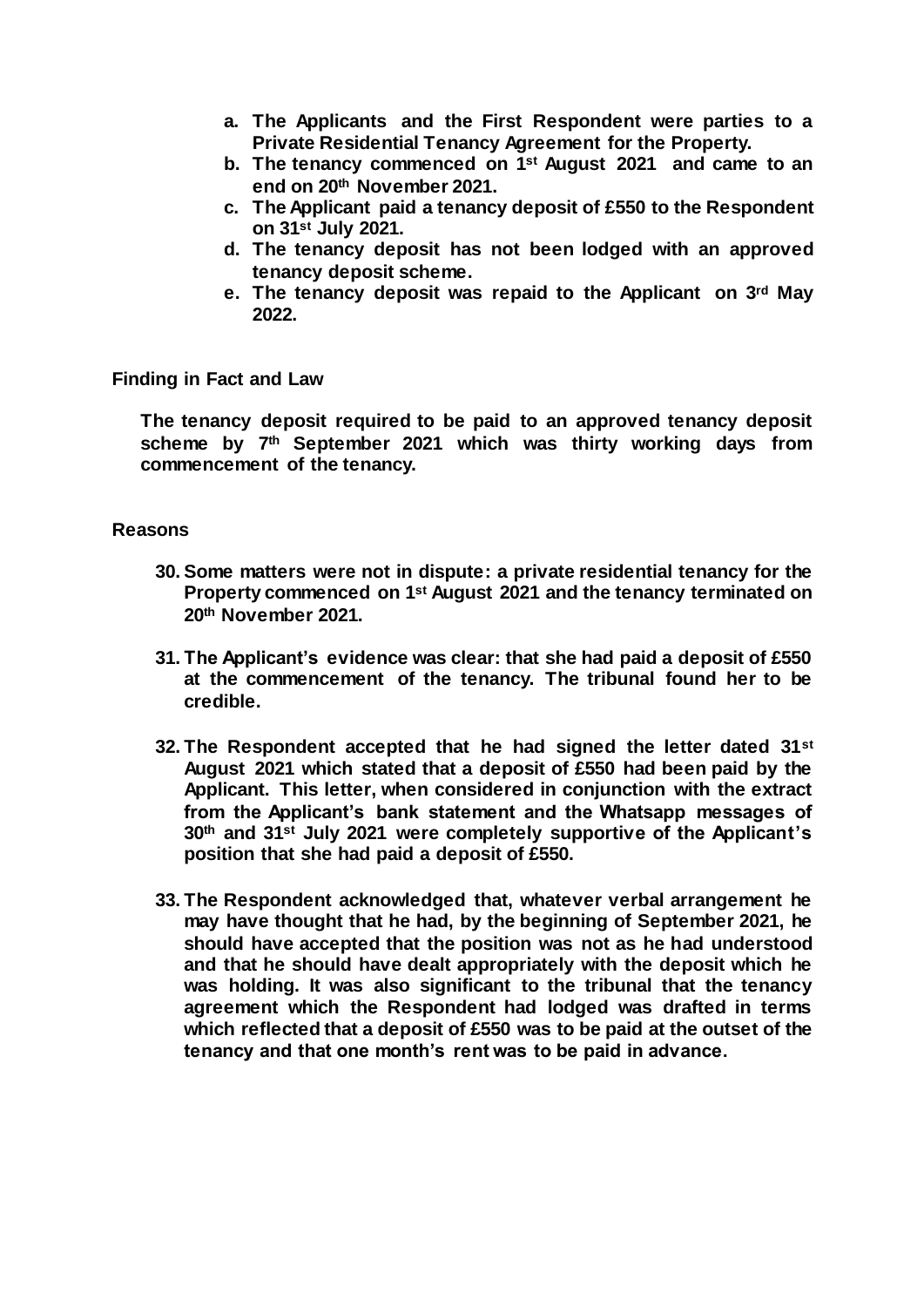### **The Sanction**

- **34. The creation of regulations to cover tenancy deposits was to protect tenants' funds and provide a structured process of dispute resolution. The Respondent received £550 as a tenancy deposit but did not lodge it with an approved deposit scheme within thirty working days of the beginning of the tenancy. To comply with the tenancy deposit regulations, the tenancy deposit would have required to have been lodged with an approved scheme by 7th September 2021.**
- **35. The Regulations are clear in stating that, where there is a breach such as this, the Tribunal must make an order requiring a Landlord to pay a Tenant a sum not exceeding three times the amount of the tenancy deposit. The amount is a matter of judicial discretion and must reflect what is a fair, proportionate and just sanction, having regard to the purpose of the Regulations and the gravity of the breach. It is a balancing act.**
- **36. In this particular case, the Tribunal noted that the deposit was unprotected throughout the whole of the tenancy.**
- **37. The Tribunal had regard to and adopted the approach of the Court in Russell-Smith and Others v Uchegbu (2016) SC EDIN 64 where the Sheriff had effectively stated there to be two broad aspects to the sanction. The first was consideration of the period of time the deposit was unprotected and the second is a sum to reflect a weighting taking into account the particular circumstances of the case including the landlord's experience etc.**
- **38. The deposit was unprotected for a period of one hundred and twelve days which was all of the tenancy. It is considered that the appropriate starting point for the sanction should be £300.**
- **39. The tribunal accepted that the Respondent was not someone in business as a landlord and could be described as an "accidental landlord." It also accepted that the Respondent was somewhat overwhelmed by the situation he found himself in and that he was having difficulty to cope with his duties as a landlord and personal issues which he had. Notwithstanding that, he was obliged to comply with the tenancy deposit regulations and failed to do so. The tribunal noted that the tenancy deposit had been repaid and accepted the Respondent's explanation for him not doing so prior to the date of the Hearing. The tribunal considered that an appropriate sum when considering this aspect of the application would be £450.**
- **40. The Tribunal determined to make an Order requiring the Respondent to pay the sum of £750 to the Applicant.**